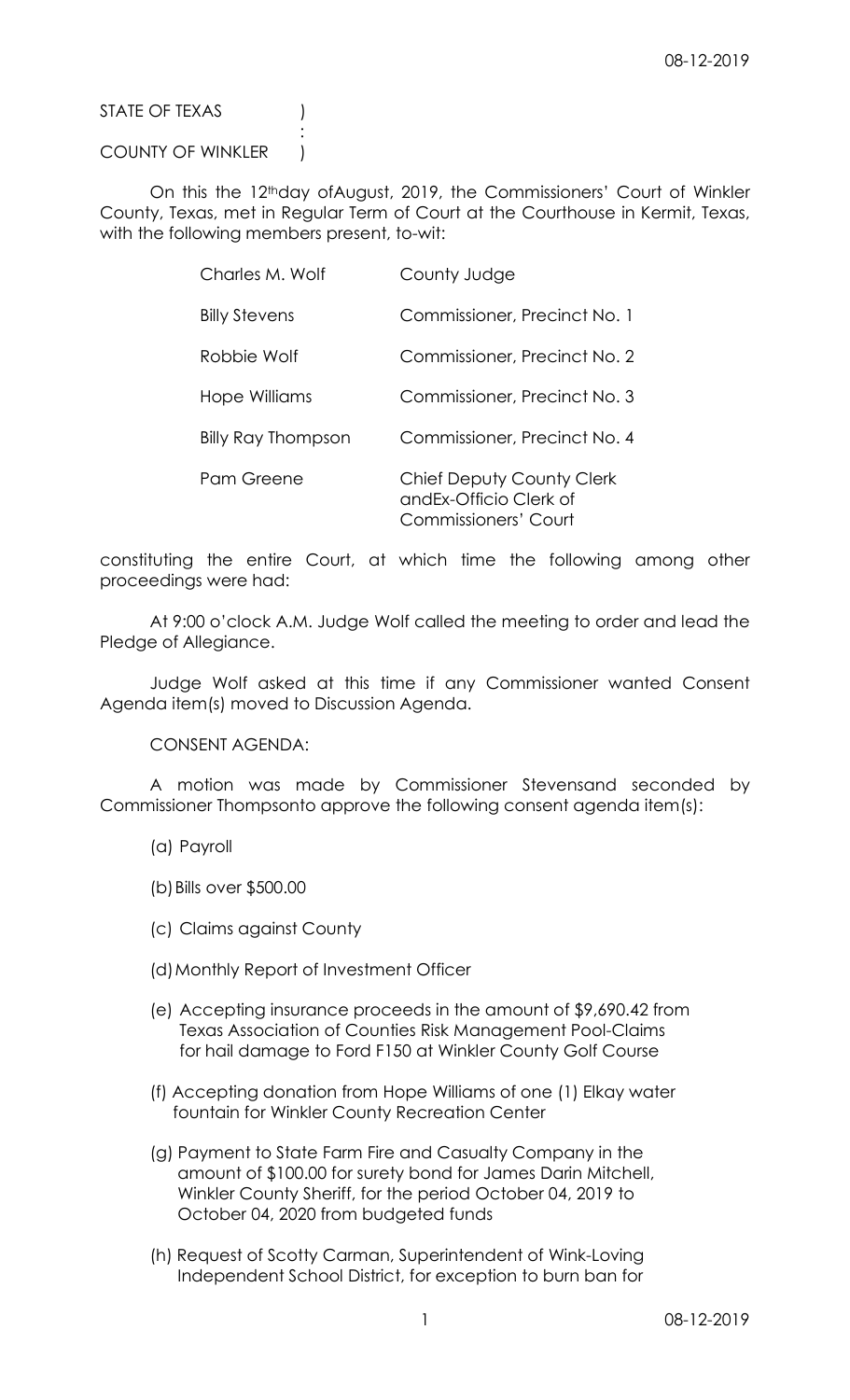- bonfire to be held on Thursday, September 05, 2019, or in case of inclement weather, to hold the bonfire on October 24, 2019
- (i) Request of Diana Muniz to use the Kermit Community Center on October 25-27, 2019 for a wedding
- (j) Request to Construct Access Driveway Facilities by Wood, on Winkler County right-of-way on County Road 402
- (k) Annual Service Agreement Renewal for County Attorney Law Library and payment to Total Office Solution in the amount of \$580.00 from budgeted funds
- (l) The following contracts for juvenile offender placement:
	- 1. Contract and Agreement for detention of juvenile offenders between Taylor County and Winkler County for the period of Sept ember 01, 2019 through August 31, 2020;
	- 2. Contract and Agreement Placement of Juvenile Offenders space Available between Garza County and Winkler County for the period of September 01, 2019 through August 31, 2020; and
	- 3. Contract and Agreement for Detention of Juvenile Offenders between Tom Green County and Winkler County for the period of September 01, 2019 through August 31, 2020
- (m) Payment to D. K. Boyd Land & Cattle Co., for caliche in the amount of \$3,780.00 from budgeted lateral road funds
- (n) Receive report from County Extension Agent
- (o) Payment to Don Wise Transportation Services, Inc., for premix in the amount of \$2,809.17 from budgeted lateral road funds

which motion became an order of the Court upon the following vote:

| Ayes: | Commissioners Stevens, Wolf, Williams and Thompson |
|-------|----------------------------------------------------|
| Noes: | None                                               |

 Amotion was made by CommissionerStevensand seconded by Commissioner Wolfto receive Annual Report of Minerva Soltero, Winkler County Tax Assessor-Collector; which motion became an order of the Court upon the following vote:

Ayes: Commissioners Stevens, Wolf, Williams and Thompson Noes: None

 Following discussion regarding Imposition of Optional Fees, a motion was made by Commissioner Wolfand seconded by Commissioner Stevenstokeep the optional fees at \$7.50; which motion became an order of the Court upon the following vote: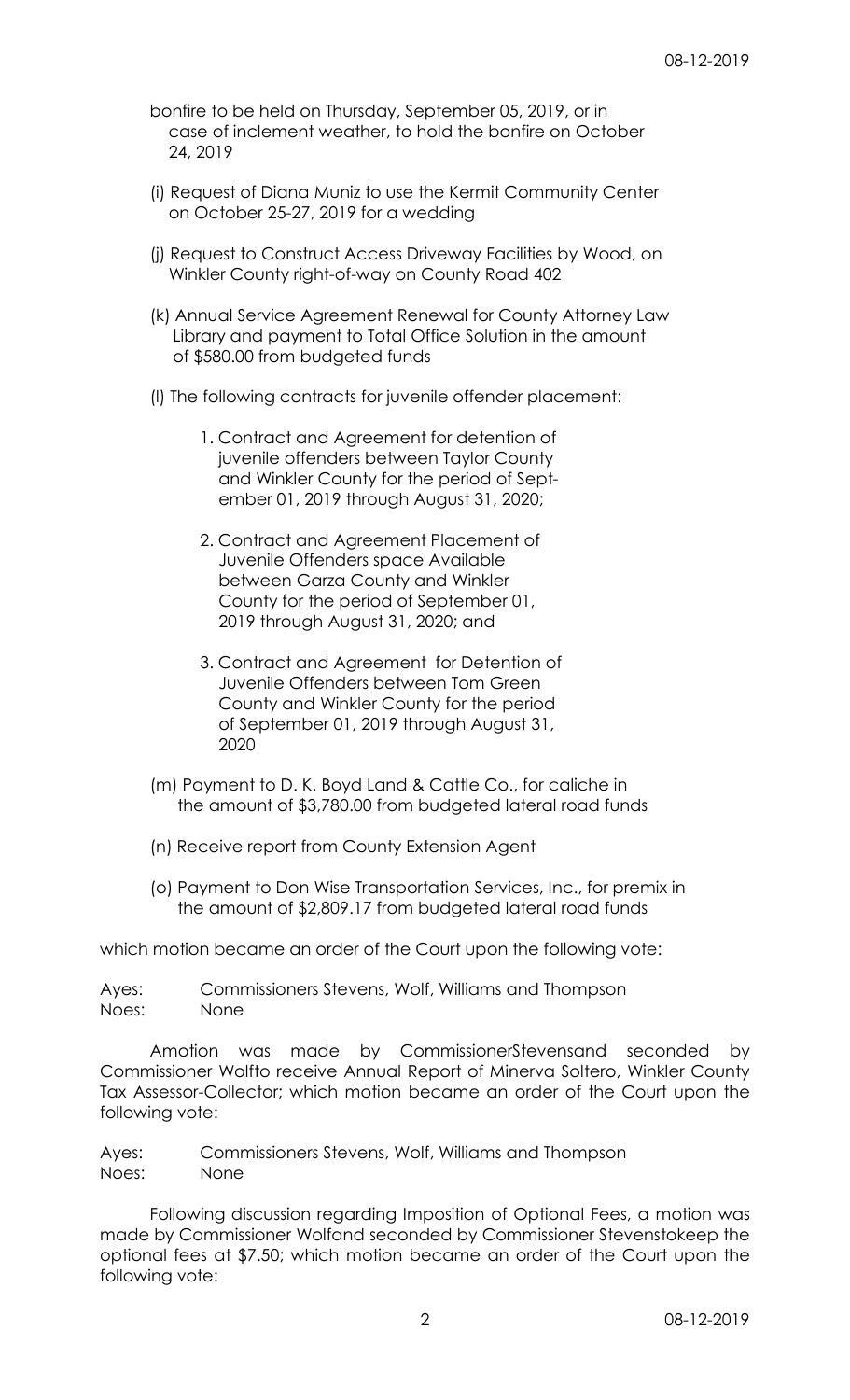Ayes: Commissioners Stevens, Wolf, Williams and Thompson Noes: None

 Following discussion, a motion was made by Commissioner Stevensand seconded by CommissionerWolftoapprove Interlocal Agreement between the Texas Department of Motor Vehicles and Winkler County for Provision of Equipment and Consumables;which motion became an order of the Court upon the following vote:

Ayes: Commissioners Stevens, Wolf, Williams and Thompson Noes: None

 A motion was made by Commissioner Stevensand seconded by Commissioner Thompsontoapprove request of Felix Energy to rent the Winkler County Golf Course on Monday, September 09, 2019 for a golf event; which motion became an order of the Court upon the following vote:

Ayes: Commissioners Stevens, Wolf, Williams and Thompson Noes: None

 Following discussion regarding funding fireman's retirement funds, a motion was made by CommissionerStevens and seconded by Commissioner Williamstopay one-hale (1/2) of \$50.00 monthly fee per fireman for an annual total of \$9,600.00; which motion became an order of the Court upon the following vote:

Ayes: Commissioners Stevens, Wolf, Williams and Thompson Noes: None

 Following discussion, a motion was made by Commissioner Thompson and seconded by Commissioner Wolf toapprove the following Sheriffs' and Constables' Fees Schedule for 2020:

which motion became an order of the Court upon the following vote:

Ayes: Commissioners Stevens, Wolf, Williams and Thompson Noes: None

 A motion was made by Commissioner Stevens and seconded by Commissioner Wolf toapprove payment to Rykin Pump Company for repair of fuel island at Winkler County Airport in the amount of \$4,547.00 from budgeted funds; which motion became an order of the Court upon the following vote:

Ayes: Commissioners Stevens, Wolf, Williams and Thompson Noes: None

 Following discussion regarding purchase of one (1) Skid Unit from MTECH, Inc., a motion was made by CommissionerStevens and seconded by Commissioner Wolf toapprove purchase of one (1) Skid Unit from MTECH, Ins., for Kermit Volunteer Fire Department in an amount not to exceed \$12,000.00 from committed funds; which motion became an order of the Court upon the following vote:

Ayes: Commissioners Stevens, Wolf, Williams and Thompson Noes: None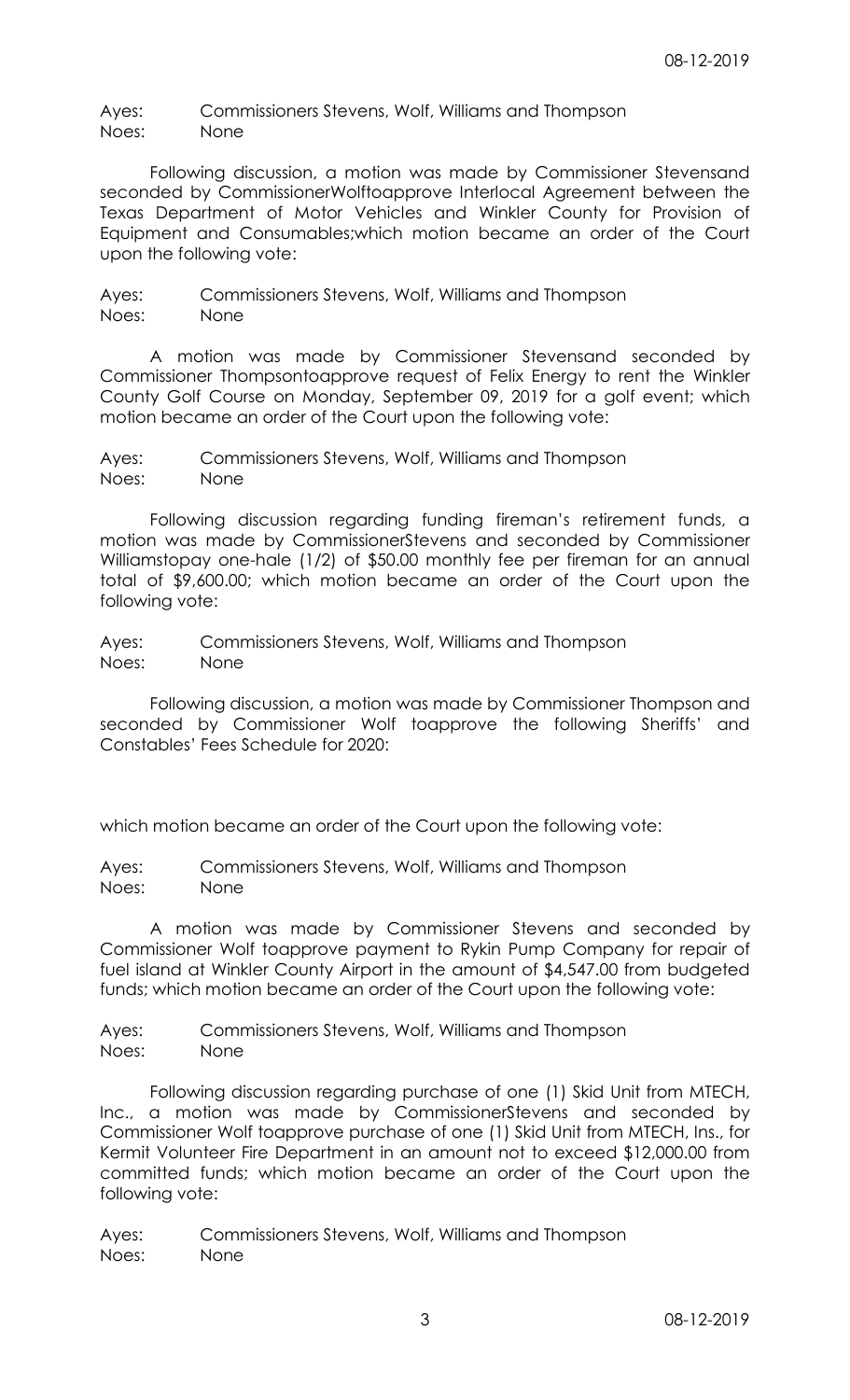A motion was made by Commissioner Wolf and seconded by Commissioner Stevens toapprove purchase of multi frequency pipe and cable locator for Precinct No. 2, in the amount of \$2,648.00 from committed parks funds; which motion became an order of the Court upon the following vote:

Ayes: Commissioners Stevens, Wolf, Williams and Thompson Noes: None

 A motion was made by Commissioner Wolf and seconded by Commissioner Stevens toapprove payment to Southwest Ford, Inc., in the amount of \$39,530.00 for one (1) new 2019 Ford F-350, VIN 1FDRF3HT2KDA21294, for Wink Volunteer Fire Department from Wink Volunteer Fire Department committed funds; which motion became an order of the Court upon the following vote:

Ayes: Commissioners Stevens, Wolf, Williams and Thompson Noes: None

 A motion was made by Commissioner Wolf and seconded by Commissioner Stevens toapprove payment to Wildfire Truck & Equipment Sales, LTD, in the amount of \$7,720.08, to remount truck onto new chassis from Wink Volunteer Fire Department committed funds; which motion became an order of the Court upon the following vote:

Ayes: Commissioners Stevens, Wolf, Williams and Thompson Noes: None

 A motion was made by Commissioner Williams and seconded by Commissioner Thompson toapprove payment to Commercial Ice Machine Company for Ice Maker, in the amount of \$5,394.00 for Winkler County Senior Citizens Recreation Center from contingency funds; which motion became an order of the Court upon the following vote:

Ayes: Commissioners Stevens, Wolf, Williams and Thompson Noes: None

 Following discussion regarding energy rates, a motion was made by Commissioner Thompson and seconded by Commissioner Williams toapprove locking in energy rates with Direct for 48 months; which motion became an order of the Court upon the following vote:

Ayes: Commissioners Stevens, Wolf, Williams and Thompson Noes: None

 Following discussion regarding purchase of one (1) NorthStar Hot Water/Steam Pressure Washer, a motion was made by Commissioner Williams and seconded by Commissioner Thompson toapprove purchase of one (1) NorthStar How Water/Steam Pressure Washer from Northern Tool, in an amount not to exceed \$5,000.00, for Winkler County Park in Kermit from committed parks funds; which motion became an order of the Court upon the following vote:

Ayes: Commissioners Stevens, Wolf, Williams and Thompson Noes: None

 A motion was made by Commissioner Wolf and seconded by Commissioner Williams toapprove Interlocal Agreement between Lubbock County, Texas and Winkler County, Texas for the West Texas Regional Public Defender for Capital Case Task Force and approve payment in the amount of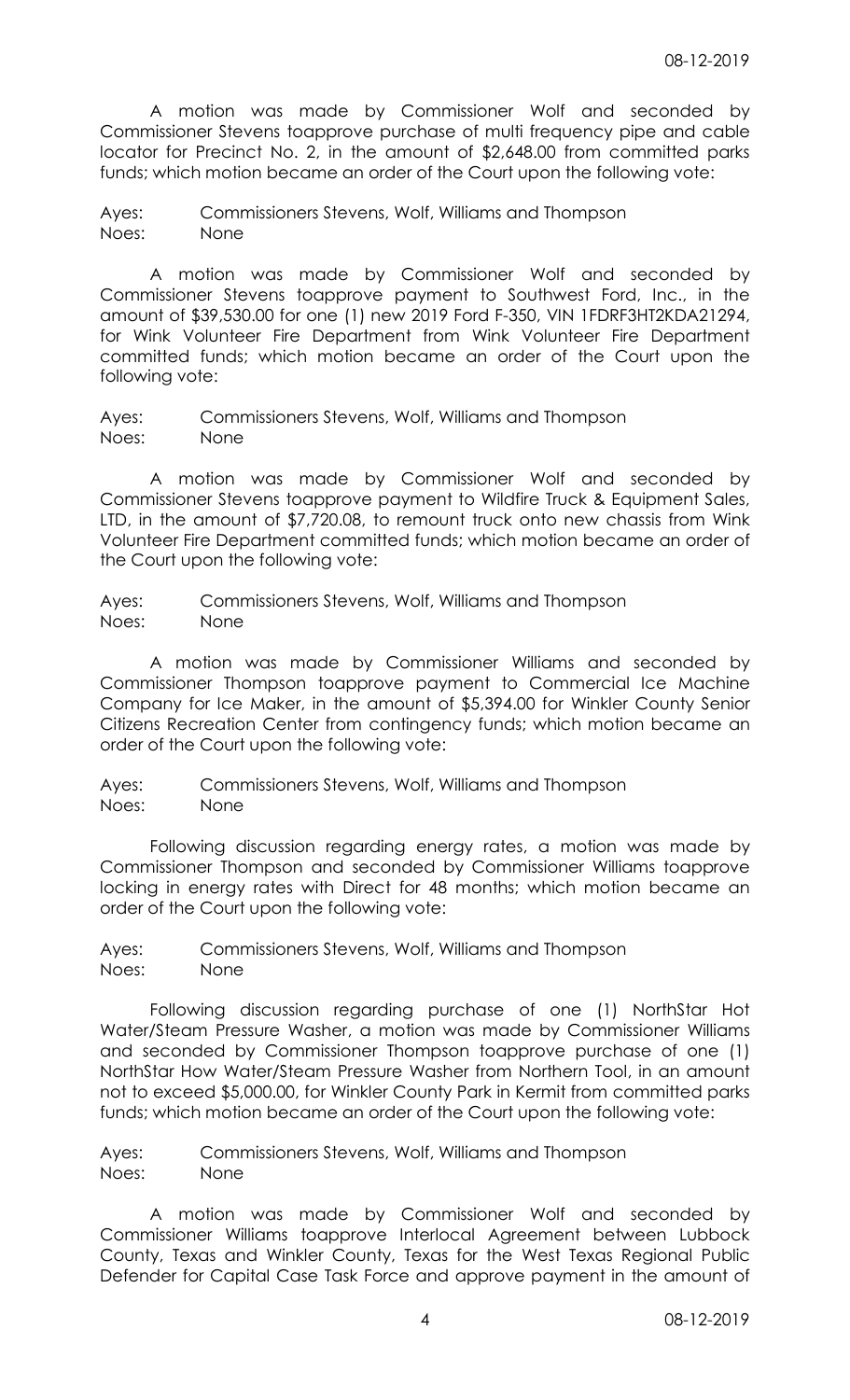\$1,318.00 to Regional Public Defender Office/Lubbock County for the 2020 participation from legal services budgeted funds; which motion became an order of the Court upon the following vote:

Ayes: Commissioners Stevens, Wolf, Williams and Thompson Noes: None

 Following discussion regarding action on land (Vest Park) agreement between Kermit Independent School District and Winkler County Probation, a motion was made by Commissioner Wolf and seconded by Commissioner Williamsto; which motion became an order of the Court upon the following vote:

Ayes: Commissioners Stevens, Wolf, Williams and Thompson Noes: None

 There were no Winkler County Courthouse construction claim(s) for the Court to consider at this time.

 A motion was made by Commissioner Stevens and seconded by Commissioner Williams to table approving Kermit Community Center construction claim(s); which motion became an order of the Court upon the following vote:

Ayes: Commissioners Stevens, Wolf, Williams and Thompson Noes: None

 A motion was made by Commissioner Williams and seconded by Commissioner Thompson to approve Wink Community Center construction claim(s); which motion became an order of the Court upon the following vote:

Ayes: Commissioners Stevens, Wolf, Williams and Thompson Noes: None

 A motion was made by Commissioner Stevens and seconded by Commissioner Williams to approve Winkler County Airport construction claim(s); which motion became an order of the Court upon the following vote:

Ayes: Commissioners Stevens, Wolf, Williams and Thompson Noes: None

 There were no Winkler County Golf Course construction claim(s) for the Court to consider at this time.

 A motion was made by Commissioner Williamsand seconded by Commissioner Thompsonto receive the following Monthly Reports from County Officials of fees earned and collected for the month ofJuly, 2019:

## INSERT

which motion became an order of the Court upon the following vote:

Ayes: Commissioners Stevens, Wolf, Williams and Thompson Noes: None

 A motion was made by Commissioner Thompson and seconded by Commissioner Williams toapprove the following line item adjustment(s):